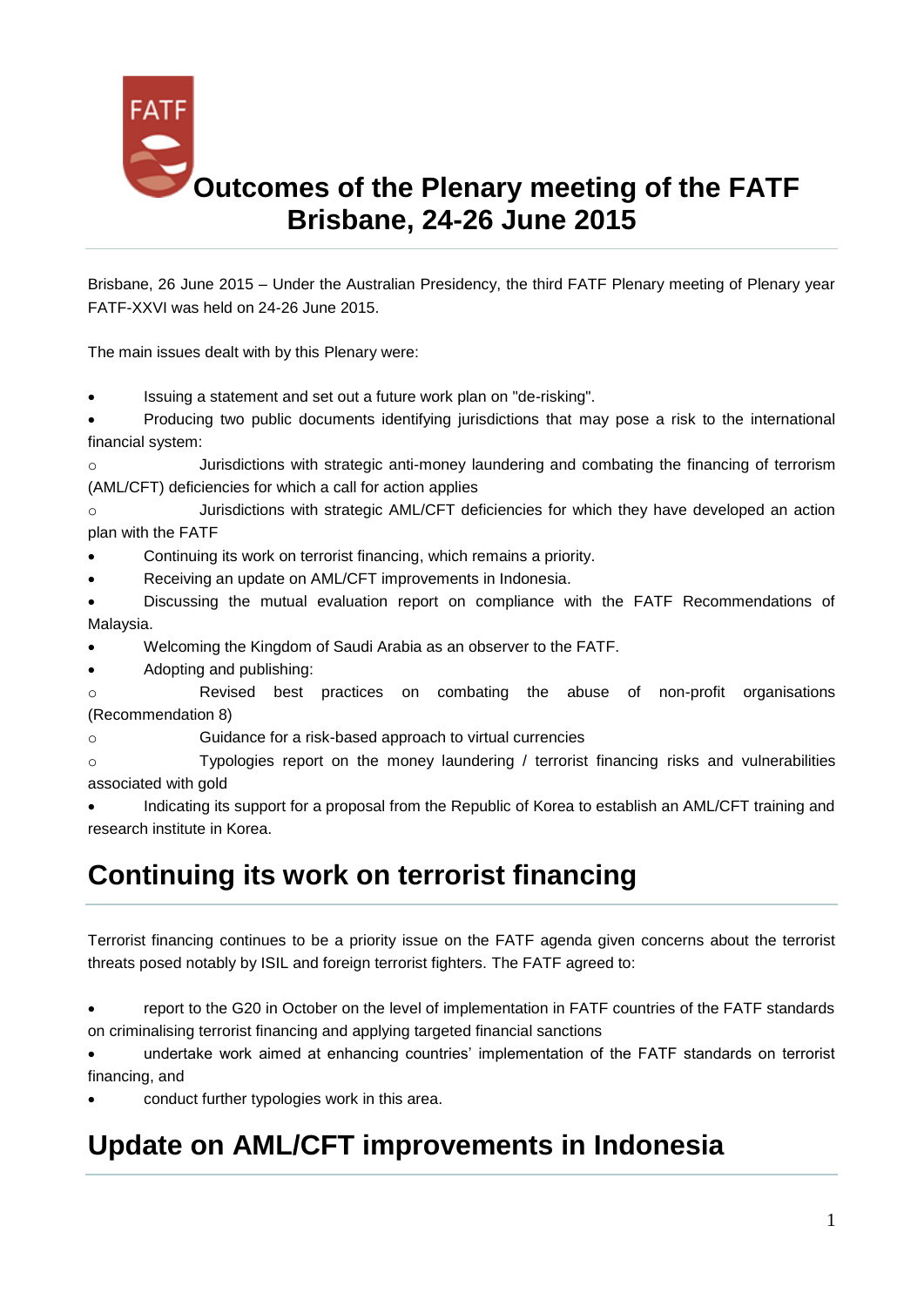The FATF congratulated Indonesia for the significant progress made in addressing the strategic AML/CFT deficiencies earlier identified by the FATF and included in its action plan. Indonesia will no longer be subject to the FATF's monitoring process under its on-going global AML/CFT compliance process. It will work with the Asia/Pacific Group on Money Laundering (APG) as it continues to further strengthen its AML/CFT regime.

## **Mutual evaluation report on compliance with the FATF Recommendations of Malaysia**

The Plenary discussed the mutual evaluation report of Malaysia, which is currently an observer to the FATF. The report sets out the level of effectiveness of Malaysia's AML/CFT system and its level of compliance with the FATF Recommendations. The report was prepared by the Asia-Pacific Group on Money Laundering (APG) on the basis of the FATF Methodology for assessments, adopted in 2013, which requires countries to take into account the effectiveness with which AML/CFT measures are implemented, as well as technical compliance for each of the FATF Recommendations.

The mutual evaluation of Malaysia was undertaken by the APG, and the assessment team comprised legal, financial and law enforcement experts principally drawn from FATF members. The Plenary discussed the team's key findings, priority actions, and recommendations regarding Malaysia's AML/CFT regime.

The FATF will finalise the mutual evaluation report for publication in due course.

#### **Best practices on combating the abuse of non-profit organisations**



The Plenary approved the revised best practices paper on combating the abuse of non-profit organisations (NPOs) for publication. The NPO community provides vitally important services around the world assisting those in need, often in remote regions. However, terrorists and terrorist organisations may also abuse some NPOs by creating fake charities to funnel money to terrorists, or abusing legitimate NPOs without the knowledge of their donors, management, or staff. This guidance paper highlights the need for countries to protect NPOs from such abuse by implementing appropriate mitigation measures that are commensurate with the terrorist financing risks identified and in line with the risk-based approach. With input from governments and the private sector, including NPOs, the FATF has revised its best practices, aimed at preventing misuse of NPOs for the financing of terrorism while, at the same time, respecting legitimate activities of NPOs.

The FATF is committed to continuing a constructive engagement with NPOs on these important issues, and will continue doing so on an ad hoc basis, as needed, to facilitate its technical work. The FATF also agreed to enhance its engagement by holding an annual discussion with NPOs on specific issues of common interest.